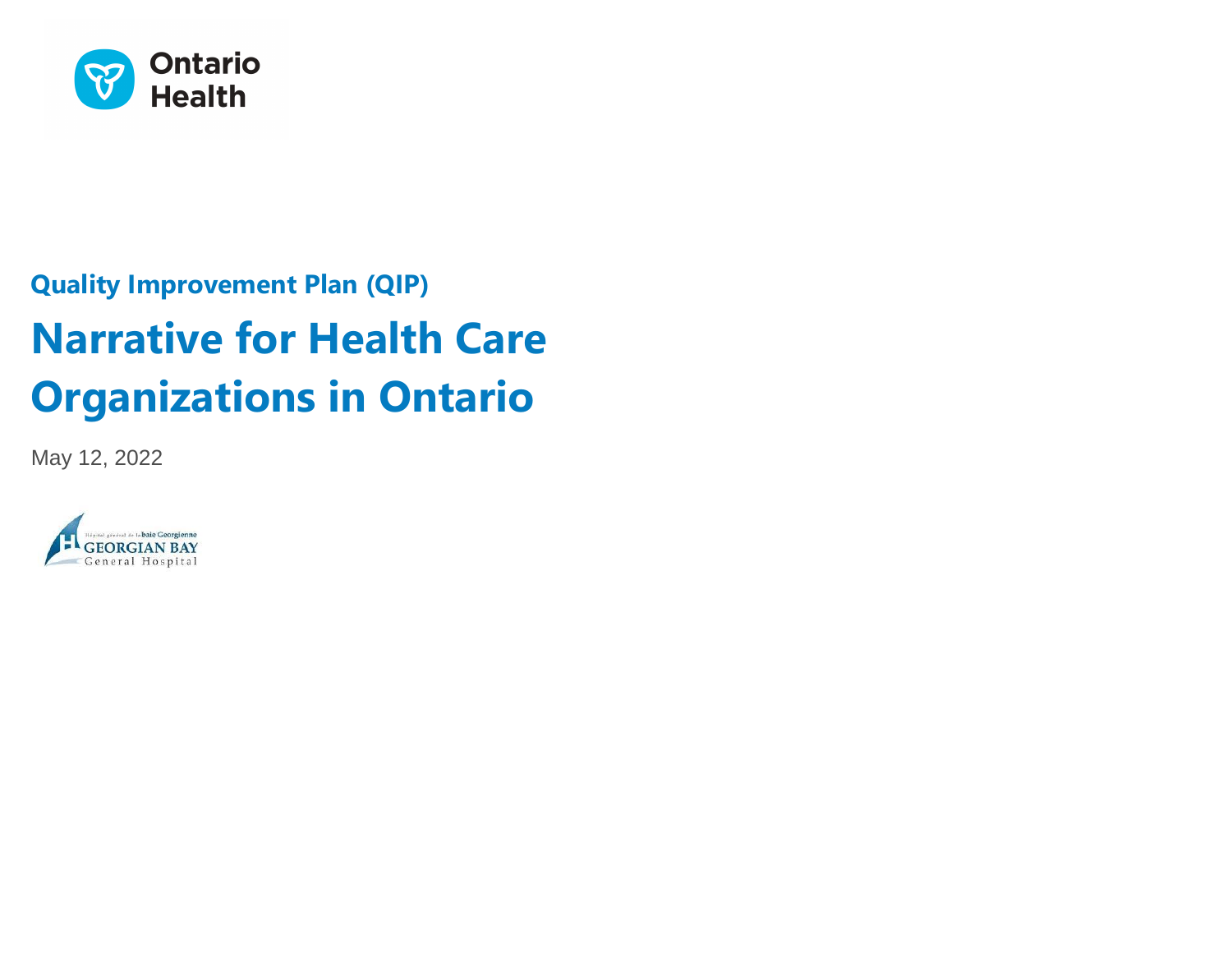#### **OVERVIEW**

Georgian Bay General Hospital (GBGH) is a community hospital, serving the North Simcoe area including Midland, Penetanguishene, Tay Township, Tiny Township and Christian Island, as well as southern Georgian Bay Township and northern Springwater Township. The population base of this area is approximately 55,000 and swells to more than 200,000 for six months of the year due to tourism and seasonal residents.

In addition to serving a large seasonal population, throughout the year GBGH also serves a large Francophone and Indigenous community which is an important role for our hospital.

GBGH's top priority is to provide safe, high-quality patient-centred care, as demonstrated by our Accreditation Canada survey result of Exemplary Standing in 2019.

As a consistently high-performing hospital, GBGH continues to drive measurable results supporting top quality care and outcomes. With an unrelenting focus on safety, we use evidence-based practices, processes and resources wisely and are guided by an ethical decision-making framework. GBGH continues to monitor progress and publicly report on our performance to demonstrate accountability, a commitment to transparency and continuous quality improvement.

GBGH's annual Quality Improvement Plan (QIP) represents our formal, public commitment to continually improving the quality and safety of the care our hospital provides. The QIP and our hospital's

strategic plan are designed to be mutually reinforcing. Each of the quality improvement initiatives that comprise the Quality Improvement Plan contribute to our organization's overall strategy and support at least one of our three strategic themes - Engagement and Inclusiveness, Quality and Safety, and Accountability and Sustainability.

# **REFLECTIONS SINCE YOUR LAST QIP SUBMISSION**

Although last year's QIP was paused while hospitals focused on the impact of the COVID-19 pandemic, GBGH has remained committed to ensuring safe quality care.

While new QIP metrics were not developed, we continued measuring and reporting the last submitted QIP's targets. Further, we continued our program quality meetings, our Quality Care Reviews and our Quality Care Committee. Using an in house continuous quality improvement methodology, we initiated quality improvement initiatives that focused on improving patient outcomes and finding efficiencies.

Last year, GBGH requested one of our regional partner's (Royal Victoria Regional Health Centre) Quality and Risk team for an objective evaluation of their Quality and Risk program. The goal was for GBGH to establish the best structure to deliver on its commitment to quality and safety while benefiting patient care. An assessment was conducted, including a review of structures, frameworks, processes and procedures. After a careful assessment, both partners concluded there was opportunity to leverage the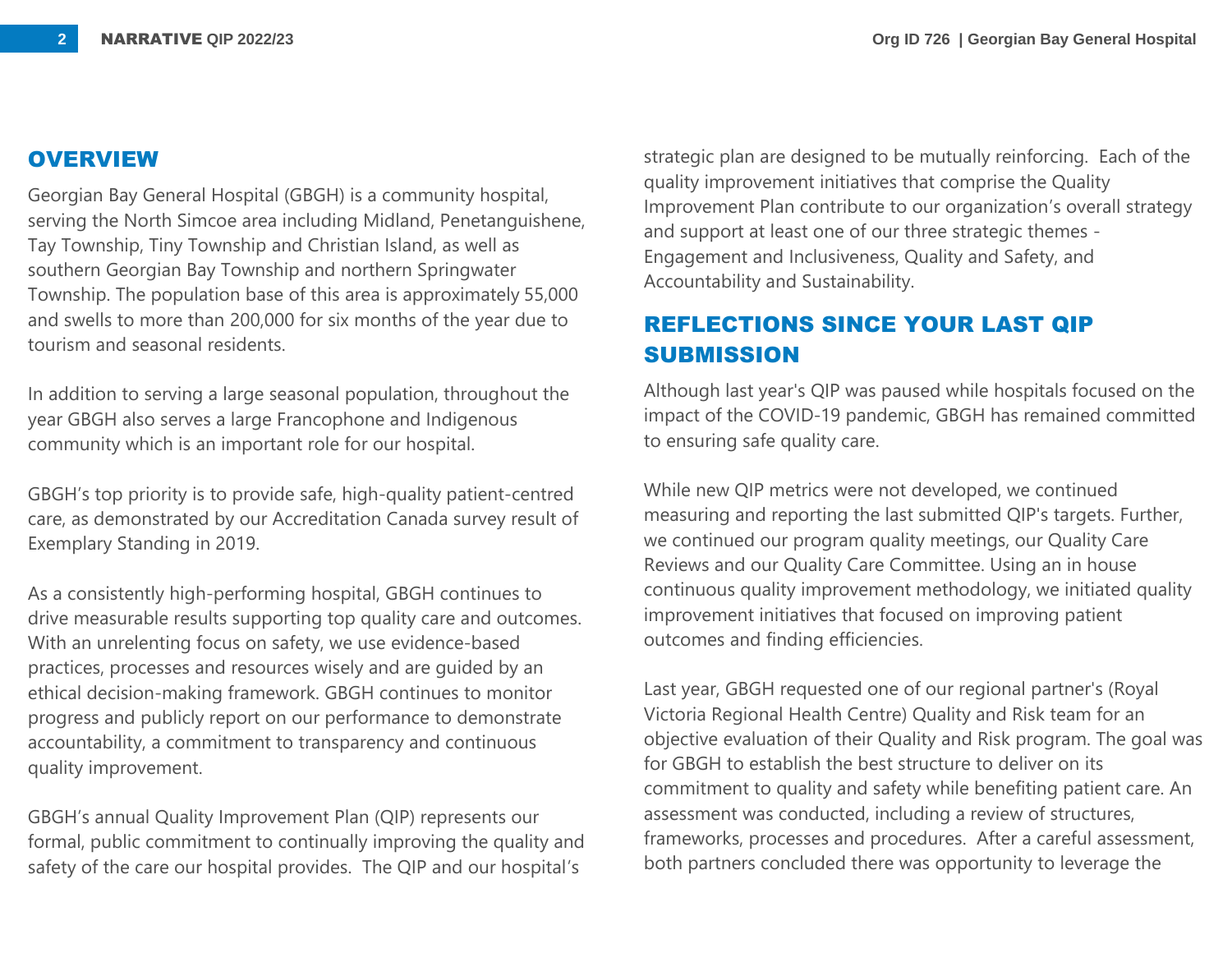strength of the resources available in our partner's Quality and Risk program to support GBGH in optimizing quality, risk management, patient experience, privacy, legislation, patient relations, litigation and Accreditation. A dedicated resource works from GBGH supporting staff, physicians, and where applicable, patients. The remainder of the support work occurs at our regional partner site. Given the limited resources across the healthcare industry, both organizations see the value in the partnership.

# **PATIENT/CLIENT/RESIDENT PARTNERING AND RELATIONS**

To ensure the safety of our patients, workers, and volunteers, we made the difficult decision to pause on-site volunteer activities during most of the pandemic. We continue to strengthen our Patient and Family Advisor pool who have remained steadfast partners for us.

Our mission is to improve the health of the communities we serve and our vision is exceptional care, every person, every time. We know we cannot deliver on those without the valued input of our Patient and Family Advisors.

## **PROVIDER EXPERIENCE**

Not unlike hospitals across the nation, GBGH's staff have felt the impact of COVID-19 both professionally and personally.

The Executive Team and Foundation has an unwavering commitment to ensuring workers feel valued and supported during the last two years. Leveraging relationships with local vendors and

community partners, various events of gratitude have occurred.

Each year, GBGH's Wellness Committee organizes a Team Appreciation Week in June to celebrate our staff, credentialed staff and volunteers. This includes meals, events (trivia, escape room), guest speakers, entertainment, classes and gifts.

In September 2021, right before a major project launch and right after a challenging summer of covering for other staff so our team members could take much-deserved vacation, we held an additional recognition event entitled 10 Days of Gratitude. During this time, there were different activities, meals and giveaways for the team.

Throughout the year, leaders are invited to submit news about their team's celebratory and/or awareness day/week/month (i.e. Lab Week, Physiotherapy Month) for inclusion in the internal staff newsletter.

GBGH has also featured stories of staff who've gone above and beyond their role in a regular feature called 'Staff Spotlight'. These are included in the newsletter, washroom poster holders and screensavers.

Each year, we also celebrate staff and credentialed staff for their Years of Service. In lieu of no longer having our Awards Dinner since pre-pandemic, we have developed an electronic campaign to highlight our team members for their commitment to the hospital.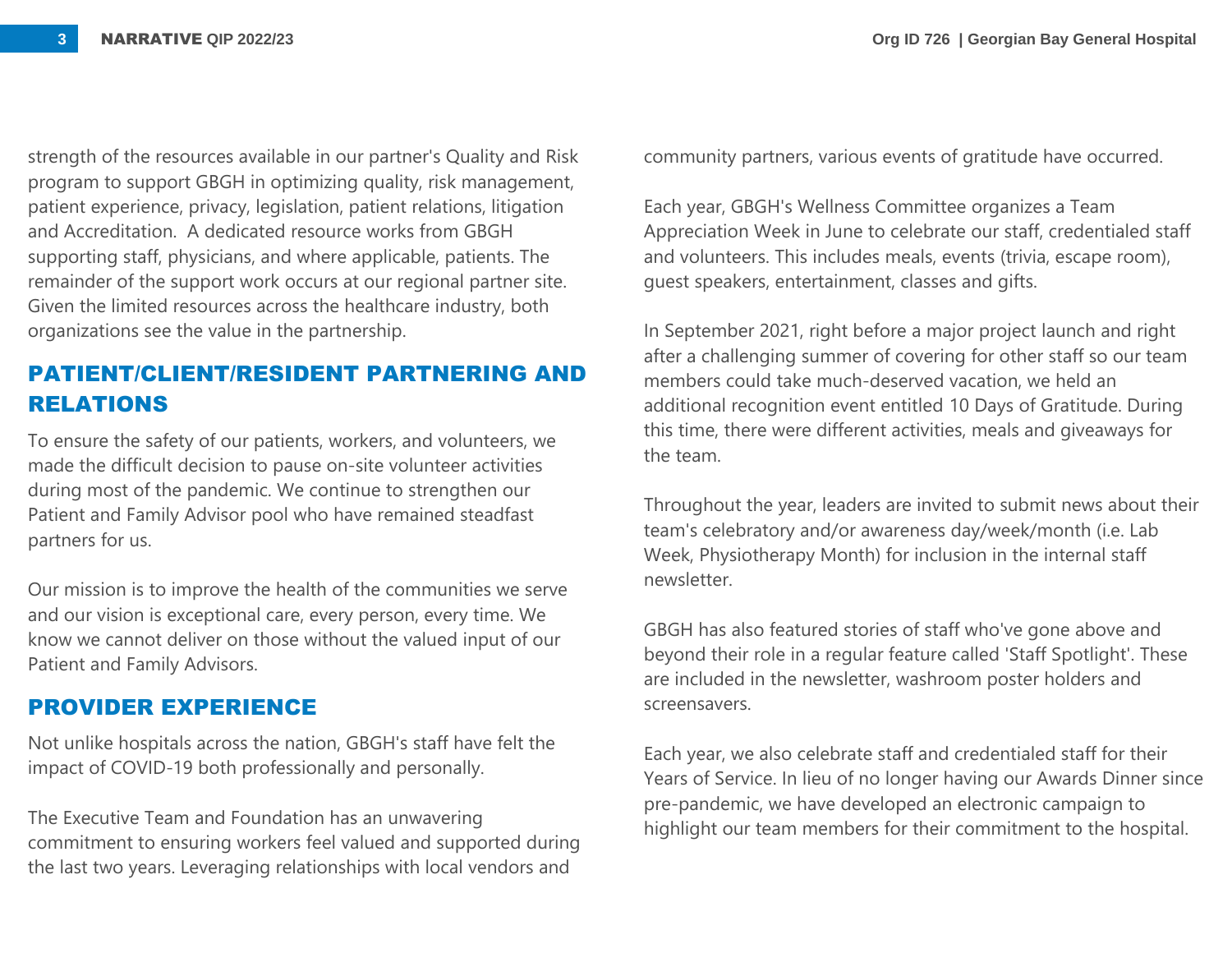Annually, the GBGH Board of Directors also selects winners for the Board Awards of Excellence which are awarded in June at the Annual General Meeting. In 2021, the entire GBGH team received the Awards of Excellence for their combined efforts throughout the pandemic in every area of the hospital.

### **EXECUTIVE COMPENSATION**

GBGH's Board of Directors is committed to strengthening the accountability of the hospital as an organization receiving valuable public funds. Four times a year we report publicly on key performance indicators and, annually, we share details of our executive performance plans. These are posted on the GBGH website.

GBGH leaders are held accountable for performance on strategic initiatives and metrics associated with the QIP on a monthly basis and integrate relevant action into action plans.

Each member of GBGH's executive team is evaluated on their ability to meet a wide range of performance targets. A portion of their compensation is directly linked to the achievement of the organization's Quality Improvement Plan targets.

#### **CONTACT INFORMATION**

Rachel Kean, Chief Quality and Privacy Officer 1112 St. Andrew's Drive P.O. Box 760 Midland, ON L4R 4P4 Phone: 705-526-1300 keanr@gbgh.on.ca

### **OTHER**

N/A